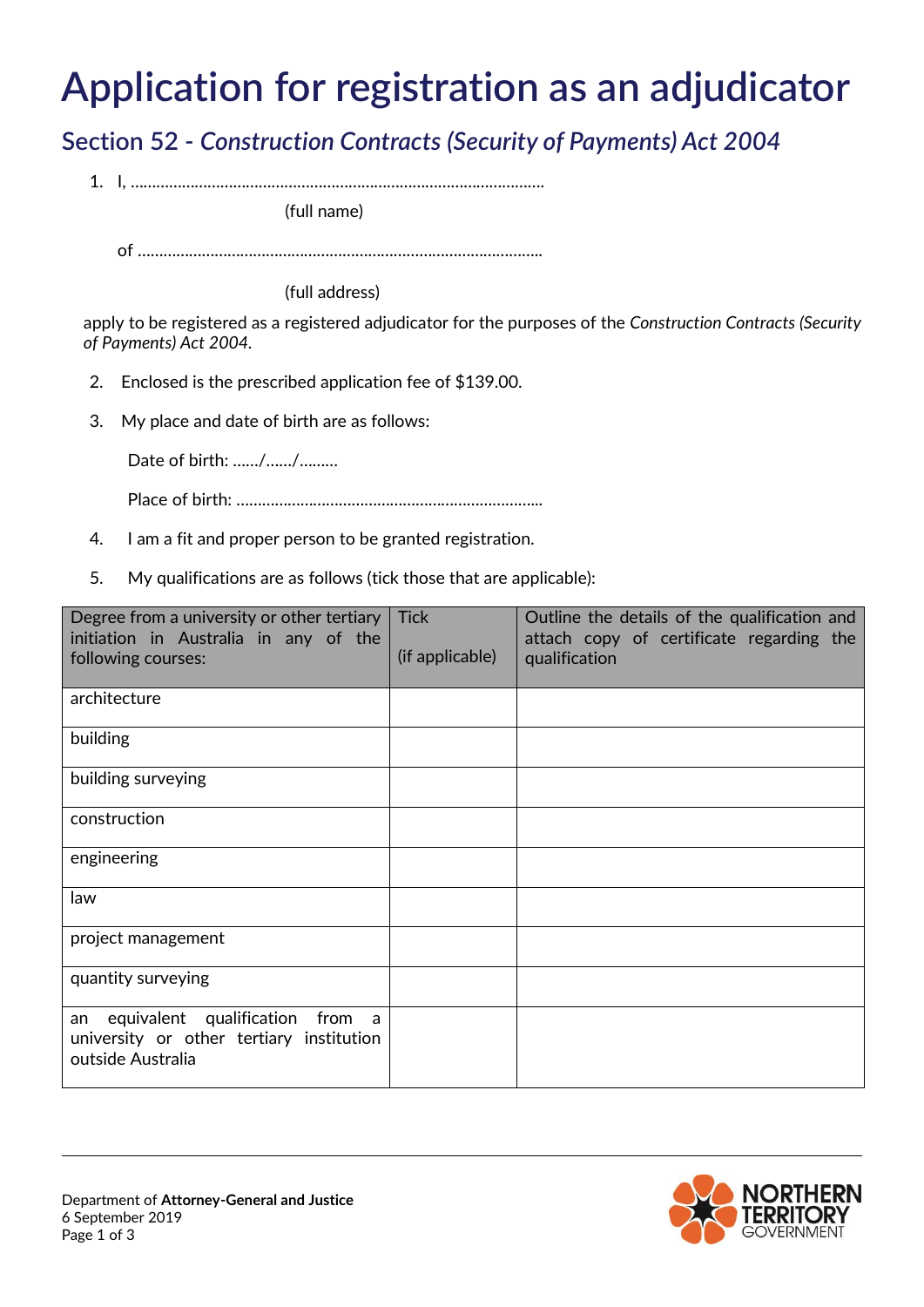| I am eligible for membership of the<br>following bodies                             | <b>Tick</b><br>(if applicable) | Outline the details of the membership   |
|-------------------------------------------------------------------------------------|--------------------------------|-----------------------------------------|
| Australian Institute of Building                                                    |                                |                                         |
| Australian Institute of Building Surveyors                                          |                                |                                         |
| Australian<br>Institute<br>of<br>Project<br>Management                              |                                |                                         |
| Australian Institute of Quantity Surveyors                                          |                                |                                         |
| Law Society Northern Territory                                                      |                                |                                         |
| The Resolution Institute                                                            |                                |                                         |
| The Institution of Engineers, Australia                                             |                                |                                         |
| The<br>Australian<br>Institute<br>Royal<br>of<br>Architects                         |                                |                                         |
| <b>Building Act</b>                                                                 | <b>Tick</b>                    | Outline the details of the registration |
|                                                                                     | (if applicable)                |                                         |
| I am be registered under the Building Act<br>in the category of building contractor |                                |                                         |

### 6. Experience

| Requirement                                                        | Period | <b>Details</b> |
|--------------------------------------------------------------------|--------|----------------|
| Period of experience in<br>administering construction<br>contracts |        |                |
| Dispute resolution relating to<br>construction contracts           |        |                |

## 7. Adjudicator's training

| Training                                                                                                  | Yes/No | <b>Details</b> |
|-----------------------------------------------------------------------------------------------------------|--------|----------------|
| Requirement to have successfully<br>completed a training course that,<br>in the opinion of the Registrar, |        |                |